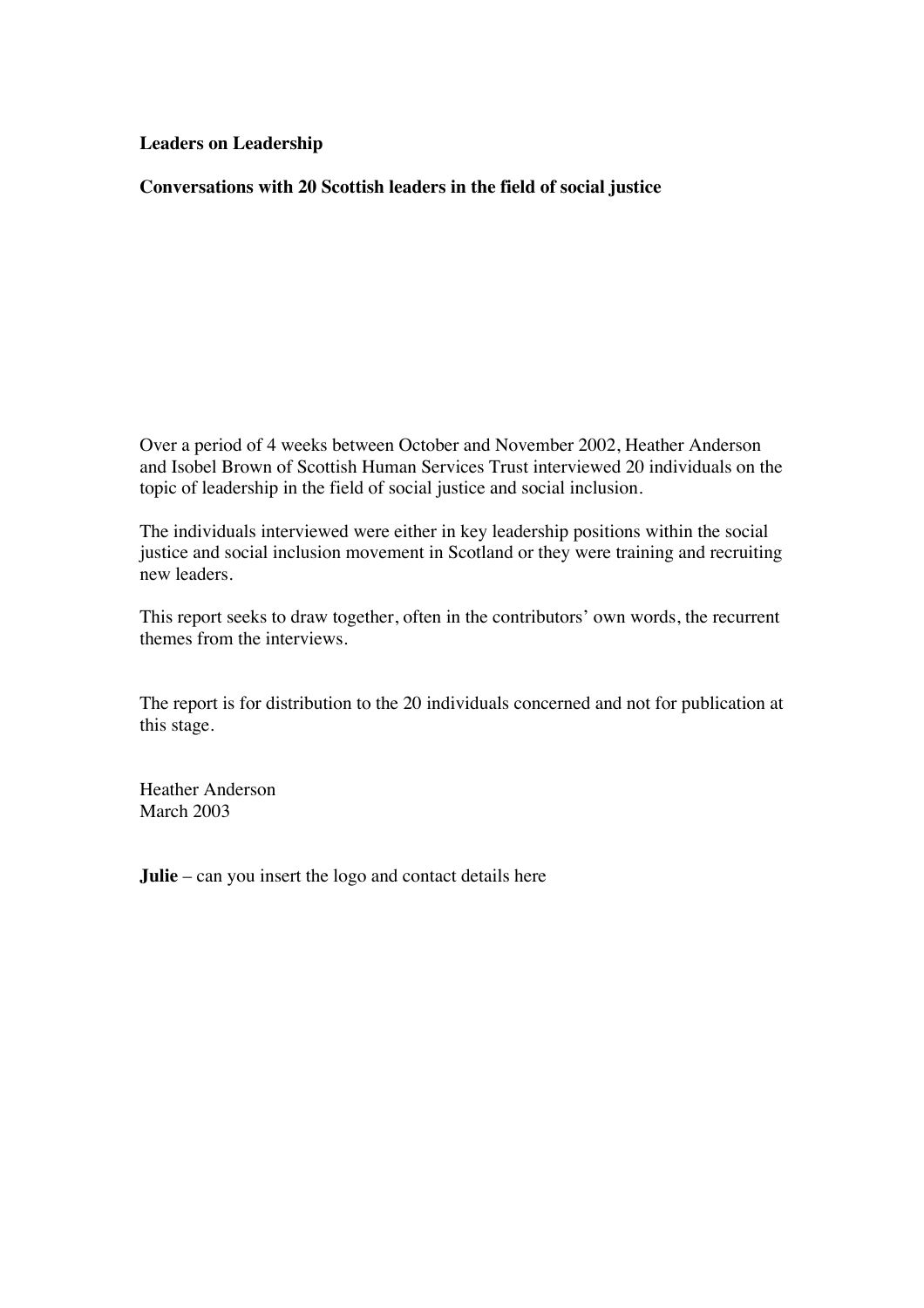# **Leaders on leadership**

# **Cultural discomfort with the term leader**

Many people we spoke to declared dissatisfaction with the traditional, archetypal view of leaders as white, male, privileged and militaristic in style. All thought this dominant model was unhelpful, inhibiting and counter cultural in the areas of interest they were working – be this the church, the gay/lesbian movement, the disability movement, community development, the black movement, the inclusion movement etc.

This distaste was echoed in the discomfort in using the word leader – many were easier with the term change agent or activist. Most were more comfortable with the concept of people exercising leadership, rather than occupying the job of leader.

This posed some problems for us initially, as we made the argument for reclaiming the language of leadership and redefining the traditional, archetypal model of leadership.

Some talked about their preference for the concept of collective leadership as opposed to individual leadership and the need to mobilise people to act collectively:

"This is an expression of an idea and this is more powerful than what any particular individual does or even any one in the organisation."

"The leaders that I admire and respect are the ones who are driven not by personal ambition, but by cause and by a desire to achieve a goal and to do that by collected means. Therefore the manifestation of their leadership would be through a collective approach, rather than simply individual achievement,"

However, there was also a clear acknowledgement that leadership was important:

"I just think strong leadership is really, really important on a whole number of different levels and I feel that I don't think we pay enough attention to encouraging leadership skills or leadership behaviour. I actually think there is quite a lot in the Scottish psyche, in the state education system, which works against developing the confidence required to exercise leadership."

Many were initially reluctant to describe themselves as leaders. However the same people became significantly more comfortable with the role as the interviews progressed and they felt able to define their own leadership preferences.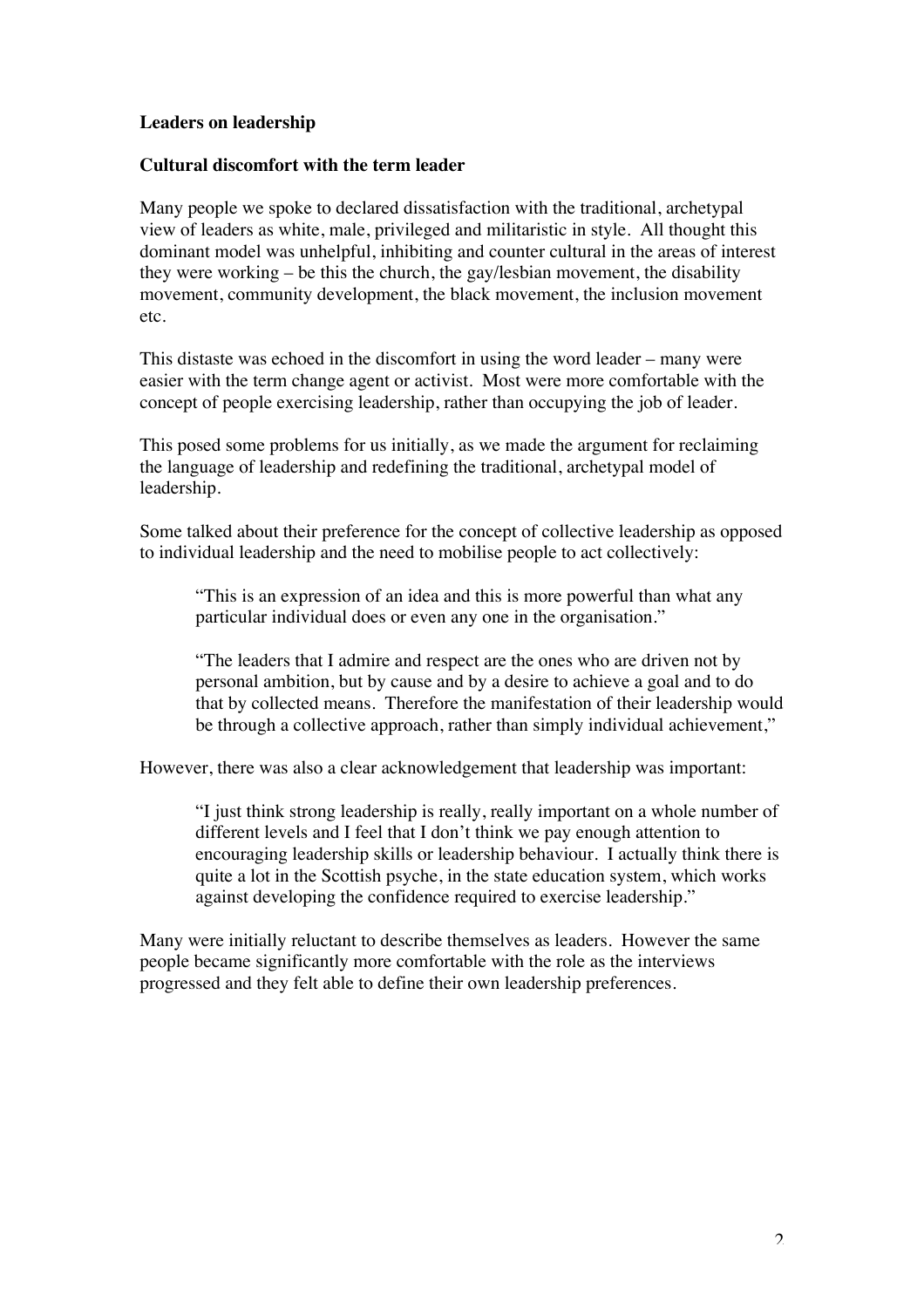### **Leadership and being of service**

Many talked about leadership in reality being about being of service, and following the people you have lead to action. A number talked about the need to be an enabling and facilitative leader. One referred to a quote from a man fighting his way through the mob in the French Revolution, shouting, "Let me through, let me through, I have to follow them. I am their leader."

"You exercise the role in the service of the whole."

"Leadership is about transcending the ego."

"Whatever I do in my role as a leader, I'm just following through what they want, so it's not really me."

Others stressed the need to enable others to take the limelight and not seek validation and celebrity yourself:

"What matters is what the outcomes are, not whether anybody remembers that you were involved in making that happen. This is not always a comfortable place to be."

"I think I consciously try and work on this thing about it doesn't really matter who's done it or who's said it, as long as it gets said or it gets done. The point of the mission is for it to happen, not for us to have done it. So consciously I say that a lot."

People talked about exercising leadership as if they were participating dancers and performers in an Irish Ceilidh, where it was important to know to know when to "act" and when to step back. At times you had to act, be direct, be forceful. At other times you had to sit on the sidelines.

Another said it was important to know what the group needed:

"You have to know when to sustain and when to inspire others. You have to know how to help people get through difficult times."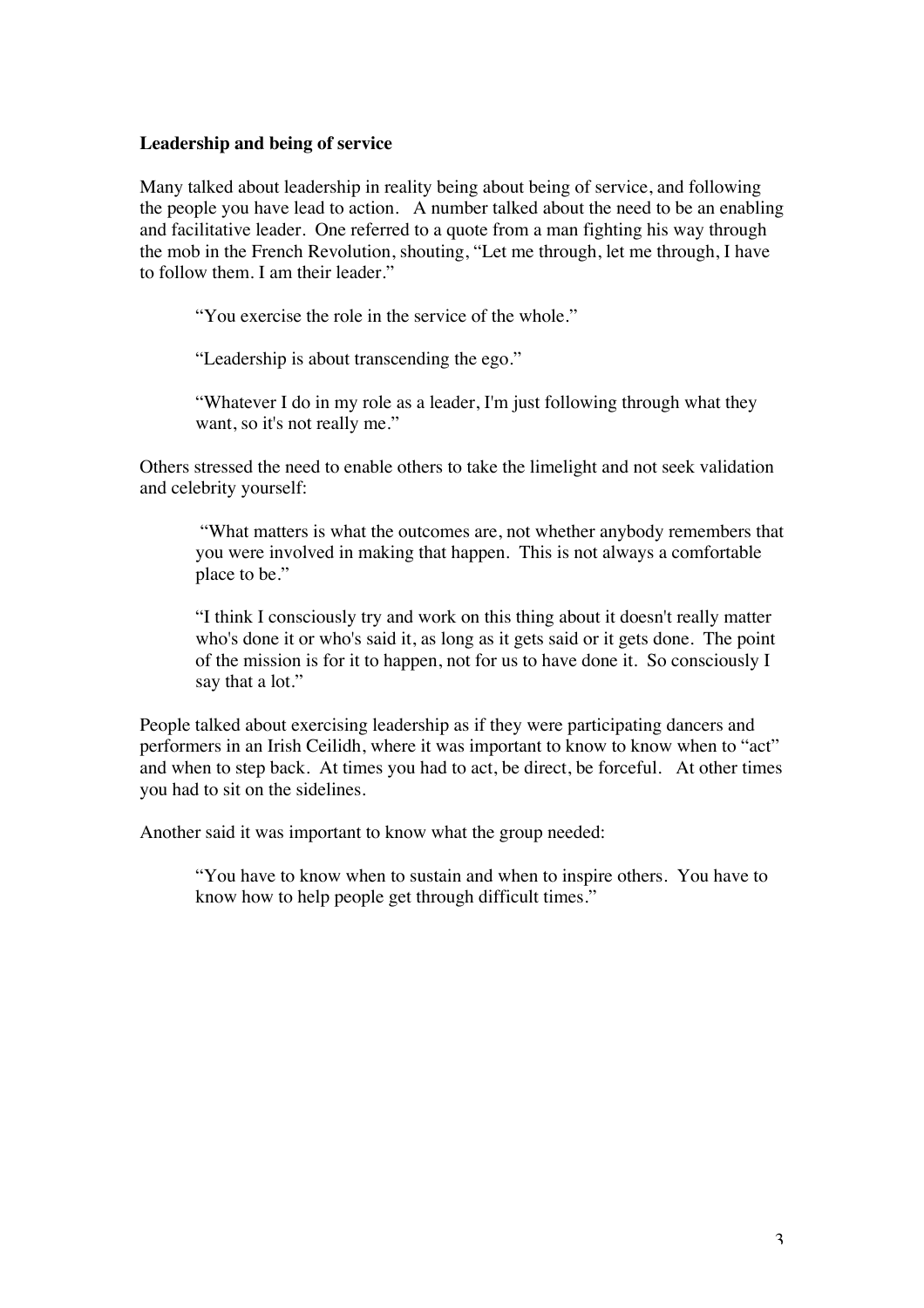## **What people looked for in leaders**

Despite this discomfort initially with the word leader, people contributed a great deal to this question. The people we spoke to admired a wide range of personal qualities courage, persistence, generosity of spirit, and the ability not to harbour resentment.

They thought leaders should be skilled at enabling, reflecting, guiding, informing, coaching and facilitating. They required self-awareness, a willingness to learn, vision and the ability to see capacity in others.

Leaders needed confidence and charisma. As well as having to be highly organised, they needed to be able to get other people to buy into what they were saying. They needed to be able to use humour, charisma and charm.

"My job as a leader is to help make stuff happen."

Leaders were people who:

"Are willing to engage with conflict and difficulties in life and don't look for easy answers."

"I think leadership is about people saying I'll take responsibility for that. I've seen something that needs doing and I'll take responsibility for doing it."

Leaders needed "energy and enthusiasm" and "depth of political analysis". They had to be able to explain the history and why things were an issue. Movements needed a "keeper of the history."

One admired strong analytic power, strong moral content and a strong commitment to act. Many picked up on the importance of moral conduct:

"Leadership is personal conduct."

"Leadership is just about the power of example."

"You have to do the right thing, to ask yourself what the right thing is and to do it."

One person interviewed stressed the need to exercise discernment, through a process of deep reflection with colleagues. The leader had to be authentic in the true sense, meaning that which is coming from the self. They had to be "a centred self rather than be a self centred person". They had to admire the power of love, rather than the love of power. They had to be capable of "exercising true charisma, meaning real charisma, which is of the spirit and from the soul as opposed to false charisma, which was hypnotic manipulation".

Picking up on the theme of authenticity, one person talked about the need to be a grafter: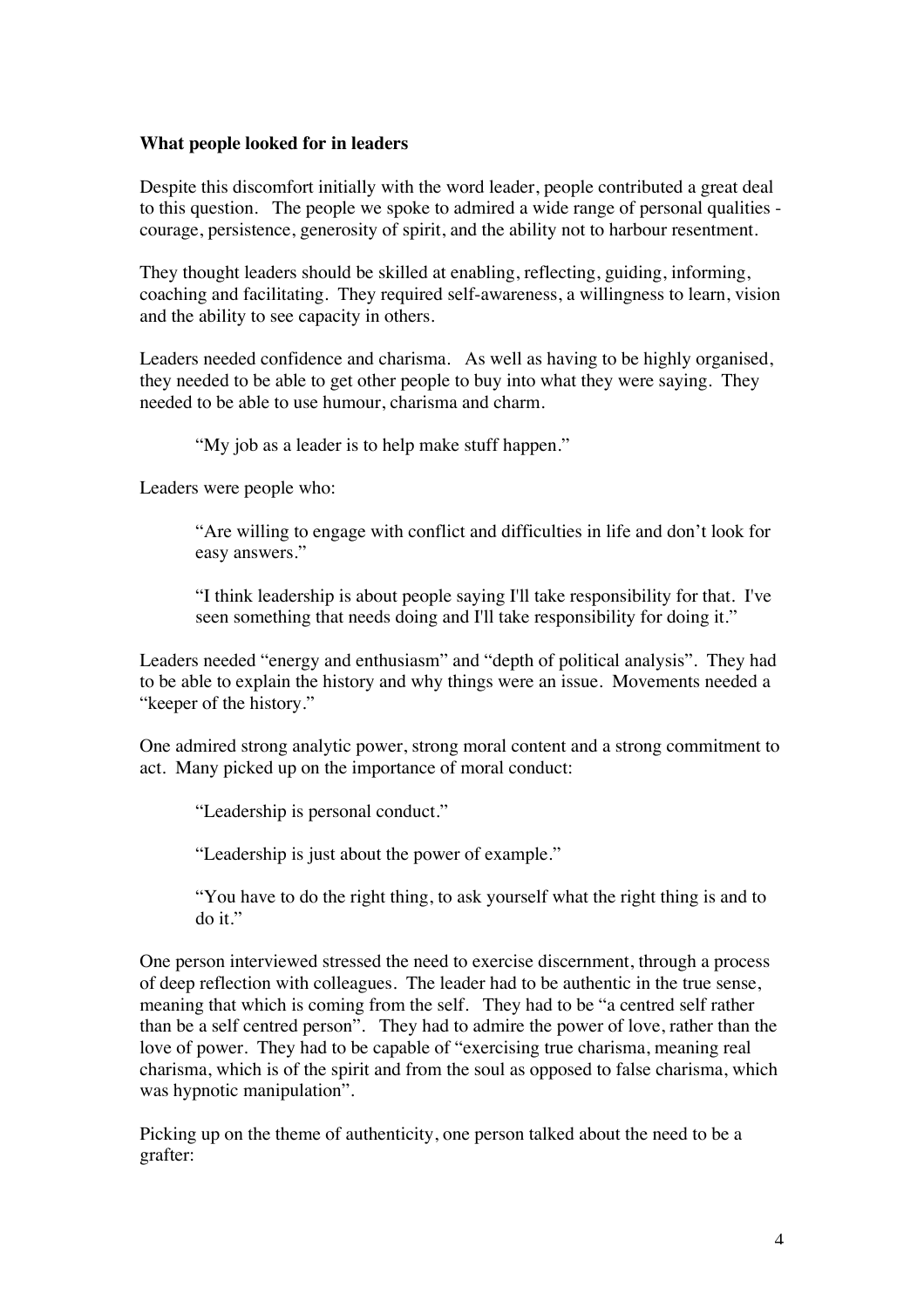"Your authority comes from being a grafter, being there. You have a to have a passion, a vision, an argument – you need to have something you can get your teeth in to."

"I think it's just through grafting and being there and always turning up and being reliable as well. People will say she turns up to everything, she does come when she says she will, she does what she says she will."

Conduct in the role was crucial and difficult:

"It's much easier to conduct yourself as a manager because of the organisational rules that you set up do that. But as a leader, you may not be in an organisation at all and you're certainly not governed by organisational rules in the same way. So your personal conduct is just much more important in how you look after yourself and how you keep yourself going and how you balance what's in it for you with what's in it for the thing that you're trying to lead."

People had to exercise their power consciously and carefully. One talked about "adjusting the volume", meaning that they used their status and power when necessary to make an impact and underplayed it at other times. Consciousness of how it was perceived by others was essential.

One talked about how their leadership style had significantly changed, from being initially very angry and attacking to being more mellow, more tolerant and more tender. They had changed from externalising the issue, to internalising it. This change had been forced upon them through;

"Sorry experiences of mishandling situations – when you do things wrong enough times it kind of daunts you."

Some people had favourite sets of criteria. One person talked about six key capabilities required by leaders:

"Thinking, visioning, inspiring, building relationships, leading change and having a very strong personal ethics or value base."

Another talked about 5 essentials:

"Communication, Consensus building, Confidence, Co-ordination and Creativity."

One described to us how they had developed their ideas about five distinct leadership types, with the following key characteristics:

- *Heroic leaders* who were wonderful in crisis and brilliant communicators but tended to work within limited timescales and fit the time/ context specifically.
- *Entrepreneurial leaders* who were brilliant at being able to pull together different things. They didn't necessarily create new, but they combined different concepts or technologies to make a new product or a new approach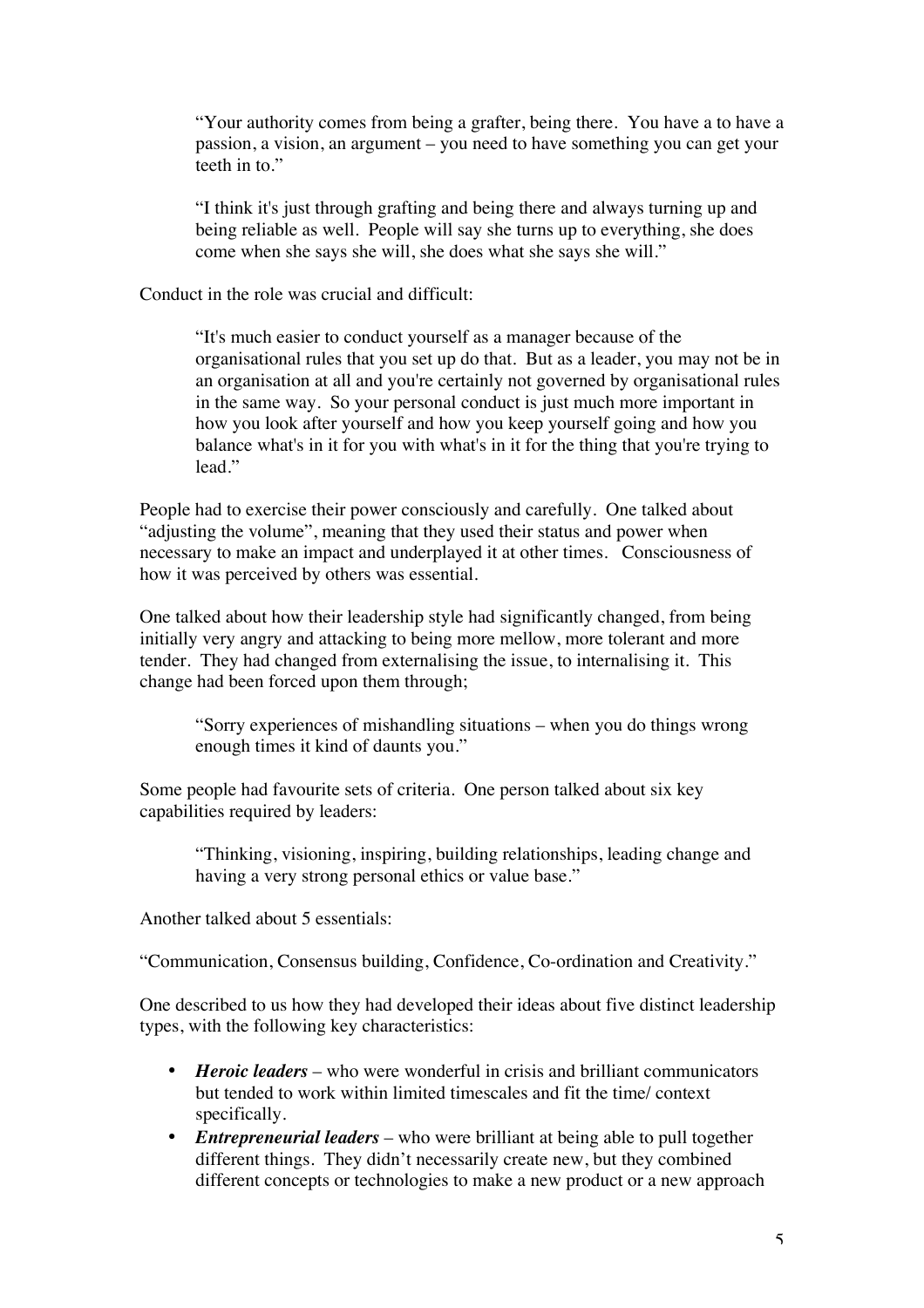and they then sold. They can act serially, so once they have done it once, they will then go on and do it again, but they actually use the same process each time.

- *Managerial leadership* who were generally under-rated but who were able to lead change within large systems effectively over time. They were neither glamorous nor in the headlines, but they made change within large systems happen.
- *Thought leaders* who really changed our understanding of the way the world works. Continuously questioning and testing, organisations don't know how to deal with them and found them difficult to accommodate.
- *Social leaders* who worked from an incredibly strong ethics or value base. Everything they did was driven by their values and lead to long term social change. They largely operated outside the system, challenged the system and worked over very long time frames. They worked by starting to pull a group of likeminded people together and then spreading their ideas outwards.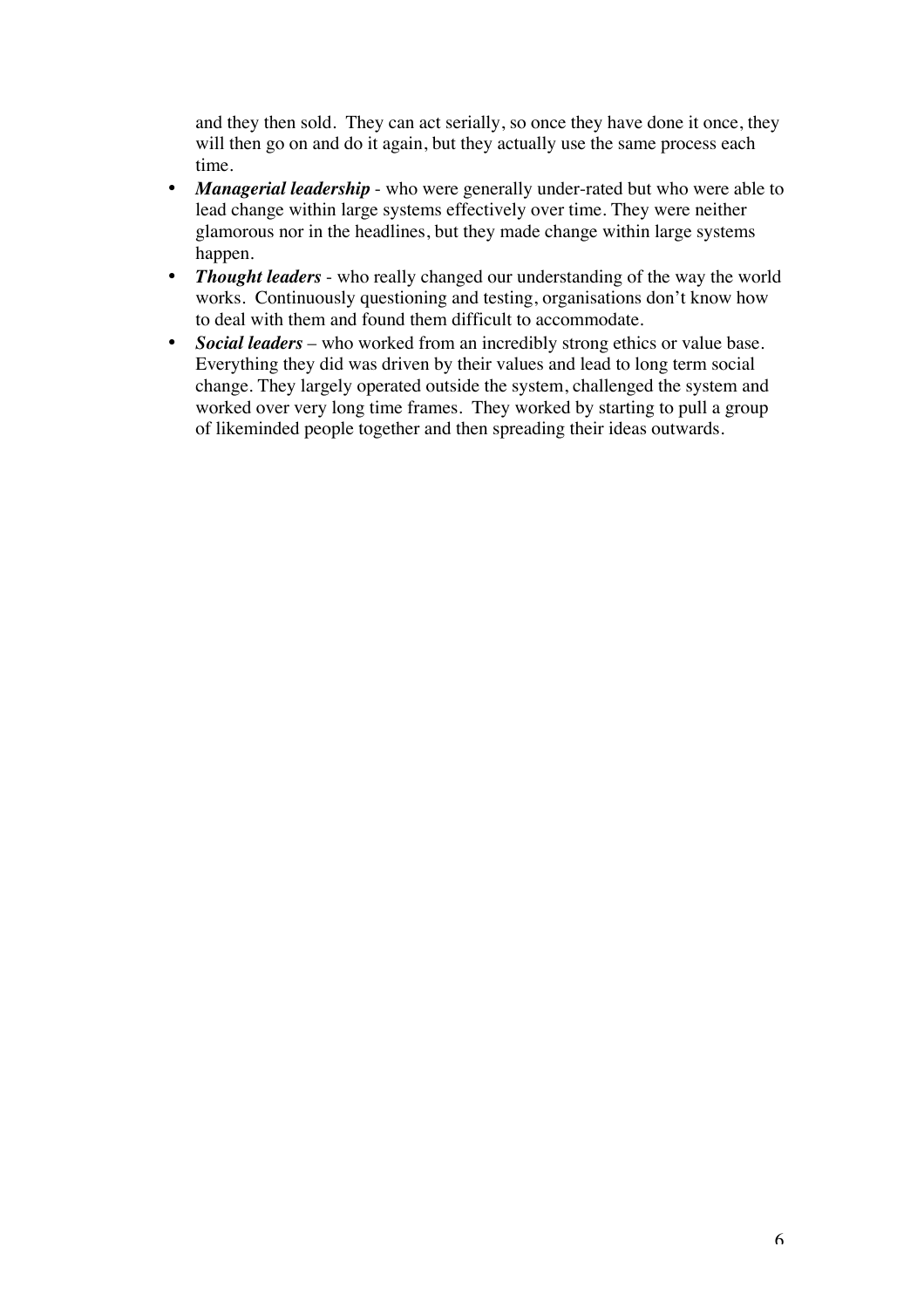### **What had helped people take up and sustain leadership roles**

People talked about the need for this commitment to an idea to mirror deep-rooted values within them personally. Some talked about Christian socialism, or a deep sense of social justice instilled in them by their parents:

"Mum always liked to stick up for people…she was always fierce about respecting them."

"My mother might have been afraid, but it's never stopped her challenging people and either saying I disagree or you're not going to do that…. so I think I would model myself on people who exercise courage in the face of authority or in the face of threat."

"I suppose, from early childhood, I internalised this feeling that I was supposed to be of service in some way, I had to bring alive part of what went with that was trying to be of service in some way and to make things better and to fix things and to sort out things, that it wasn't enough to get on with your own life and get by."

Many talked about basic religious or political views they were exposed to as children. Many also referred to the fact they had been given tremendous confidence:

"My dad ….was really a practical man, he was an engineer, and he just used to fix everything at home, practically everything. Actually what he did was he gave me the sense that you can do anything… you can start with two screws. Just begin, and you can do it. It was an incredibly kind of positive message and I didn't realise until now how amazing that was. It just means I'm not afraid of things."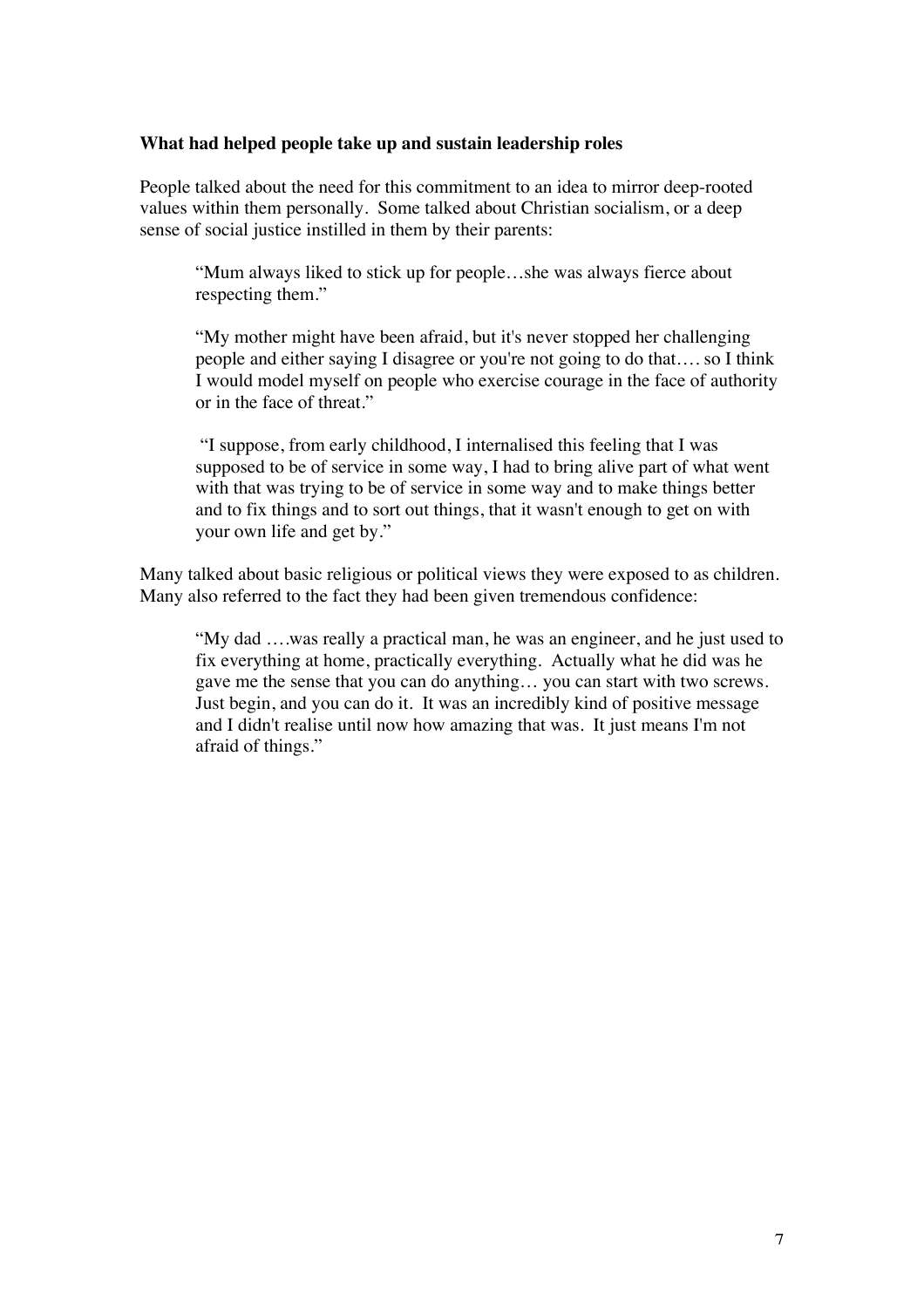#### **Reluctant leaders**

There was a general sense that people ended up as leaders, almost by default.

" Well I don't know. I suppose we are leaders because we set out with a mission and we have achieved that…but ….talking about seeing ourselves as leaders as a dominant ideology – no."

"It just sort of happened. And there is a good argument to say that it only happened because there weren't enough of us about and we were just the gang of 4 or 5 who had the commitment and the will to shove it through. I don't understand this leadership thing, it just happens."

"As far as leadership is concerned, that is by default, by circumstances. It's like going into a battle as an army and ending up as leader of the platoon because there is only you and someone else left. It wasn't planned for, it just happened."

Someone talked about looking round and thinking:

"There isn't anybody else…I'm as much responsible as anybody for doing this stuff."

Another saw herself as an incentive to others: "If I can do it, anyone can do it."

There was a sense of leadership being undertaken reluctantly, but irresistibly: "You might think about leadership in some ways as a kind of calling for some people. People are drawn to a particular leadership challenge and in that sense, there's something about their almost innate pull towards it that engages them. And many of these people are of course mystified by this, it's almost like leadership overcomes them so they weren't expecting it, they're drawn into something and hadn't really planned."

"I think a lot of people would find themselves drawn to particular leadership challenges, even when it's not even in their interest, even when they're resisting it and would rather be doing something else with their life. Nonetheless, they find themselves pulled back again and again, despite themselves. In many ways, for many people, they're almost what I would call reluctant leaders. They really don't choose leadership joyfully. It's almost reluctantly and almost like with a gun to their head. But nonetheless when you take up the responsibilities of leadership, there are satisfactions."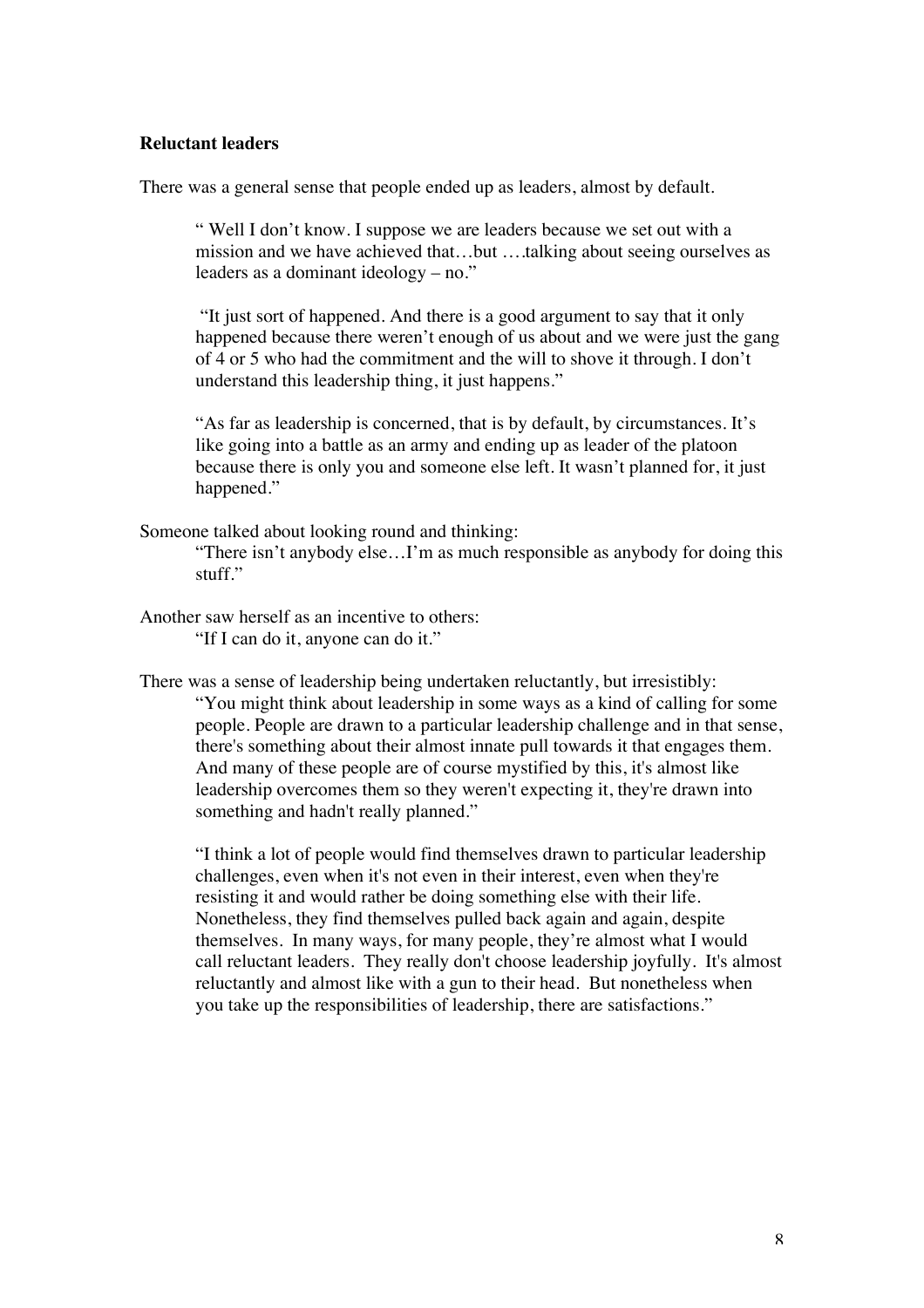### **The importance of declaration**

There was overwhelming agreement that leadership was about declaring a position and inviting others to join you. You could not exercise leadership covertly – people needed to know what you stood for. It was not about asking people permission to speak or simply representing the views of others following an exercise in reaching consensus:

"You have to have declared clearly what you are tying to do."

"It's much more like magnets, you know. You take a step forward, you attract people to you and then that gives you the scope to take another step forward. You have to be visible!"

Some viewed highly public leadership as very important:

"Especially the marginalized communities need you to be up front, need you to be identifiable, need you to be willing to be tape recorded, be on the telly, have your name up in lights."

And this would mean taking flack:

"You've got to take some abuse too if you ask others to take it."

"If we don't have people that are willing to take some punishment for their views, then we won't have leadership, it's just that simple."

The very act of declaring a position inevitably creates a counter position and people disagree with the views you represent to them, even if you did not disagree with or attack their views:

"You're not really going to provide leadership unless you can take and offer a sense of direction and purpose. To do that, you obviously will come into conflict with other people's sense of direction and purpose. By becoming in a sense partisan, you can first define yourself, but you also define yourself as not something else in the process."

"In one way or another, tacitly or explicitly, you are going to be judged more partially. Consequently, because you're asking people to trust your direction, That means a kind of testing that direction by other people."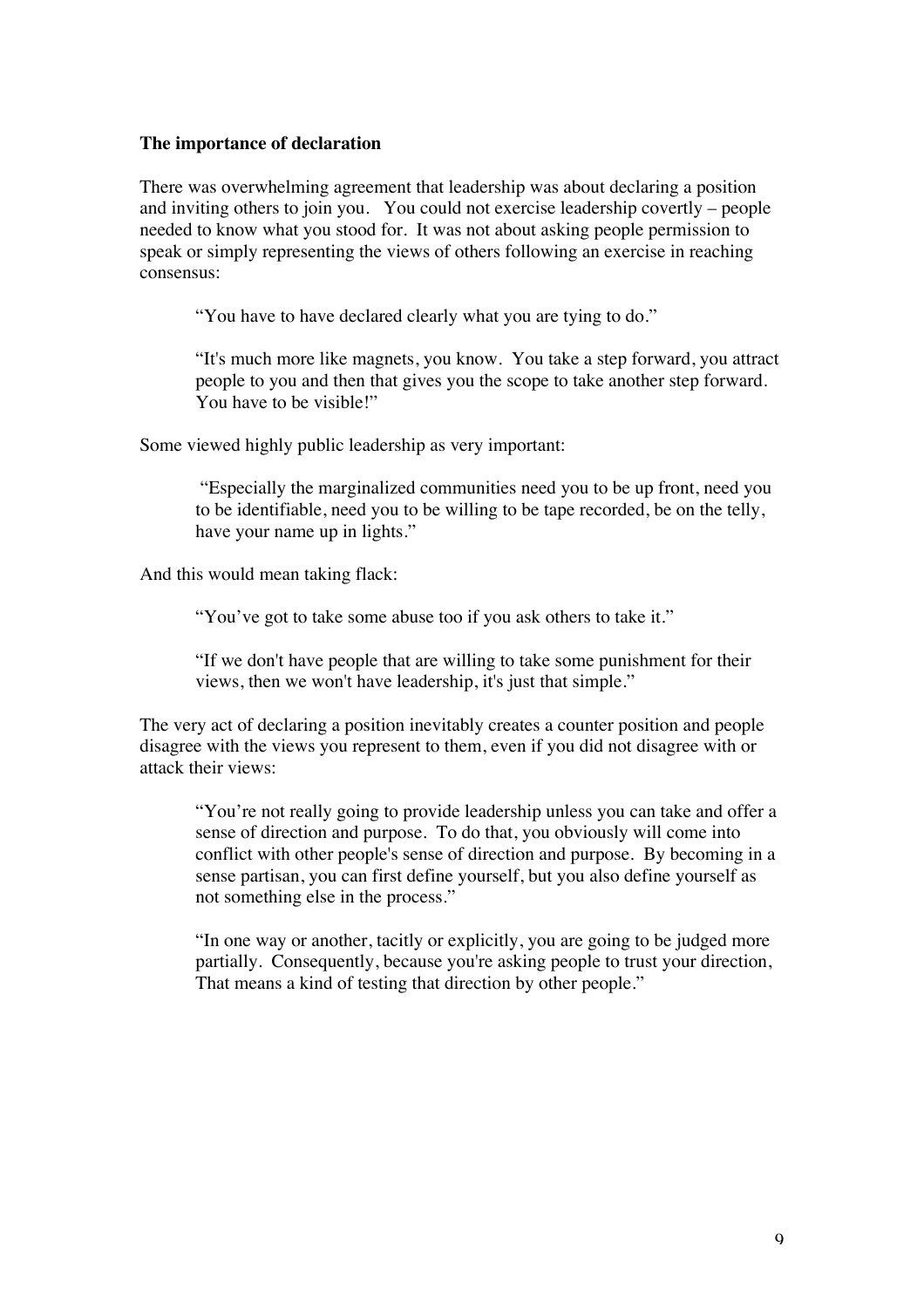### **Enduring commitment to the vision**

The leader's job was to imagine the big picture – see the prize. Their job was to mobilise people around this vision, even when this was difficult:

"Leadership is the ability to make reality of the whole picture for other people. So it's about having a sense of what people want, having a sense of how the system works and then being a bridge between the two."

" It's taken me a long time and a lot of pain I think, to realise that actually, I really do see further than most people … here, and see the bigger picture and …. if they're acting a certain way, it's not because they see the big picture and they've got a better strategy, it's because they don't see it, so it's realising that it's not obvious to people."

"I tend to see the bigger picture and work with the bigger picture, which does have its downside."

There was an endless tension between pragmatism and idealism, between steering the direct route to the vision and taking a diversion to take into account current realities. This can often involve making people uncomfortable, as they have to make new alliances and rethink their strategies.

"People in leadership roles need to reassess their perceptions."

"I think the main thing underpinning it has to be that sense of a clear set of values and principles. Without that, where is anyone leading anyone? You need to be clear about where roughly you want to go, there may be discussion about different emphasis, and so on, but in general terms you need to be clear about your basic reason for wanting to lead or get involved."

The commitment to the guiding vision has often to be stronger than the commitment to the individuals travelling with you. Whilst declaration in response to a vision was crucial, being non-aligned was also important at times. One person talked about having to be non-aligned to the separate groups involved in the coalition, but completely focussed on the real prize in order to draw out consensus between the different vested interests he was leading.

"As leader you have to be non-aligned and not act in a partisan way. The authority comes from unquestioned commitment to the vision. Keep an eye on the big picture, survive the "stushies" and sort out the mess afterwards."

"Not leading a party, but leading an argument."

Another, when describing the qualities they admired in someone they considered to be a leader said:

"He never influenced decisions, but he won people over in the sense that he created a situation that people were prepared to hear each other, hear different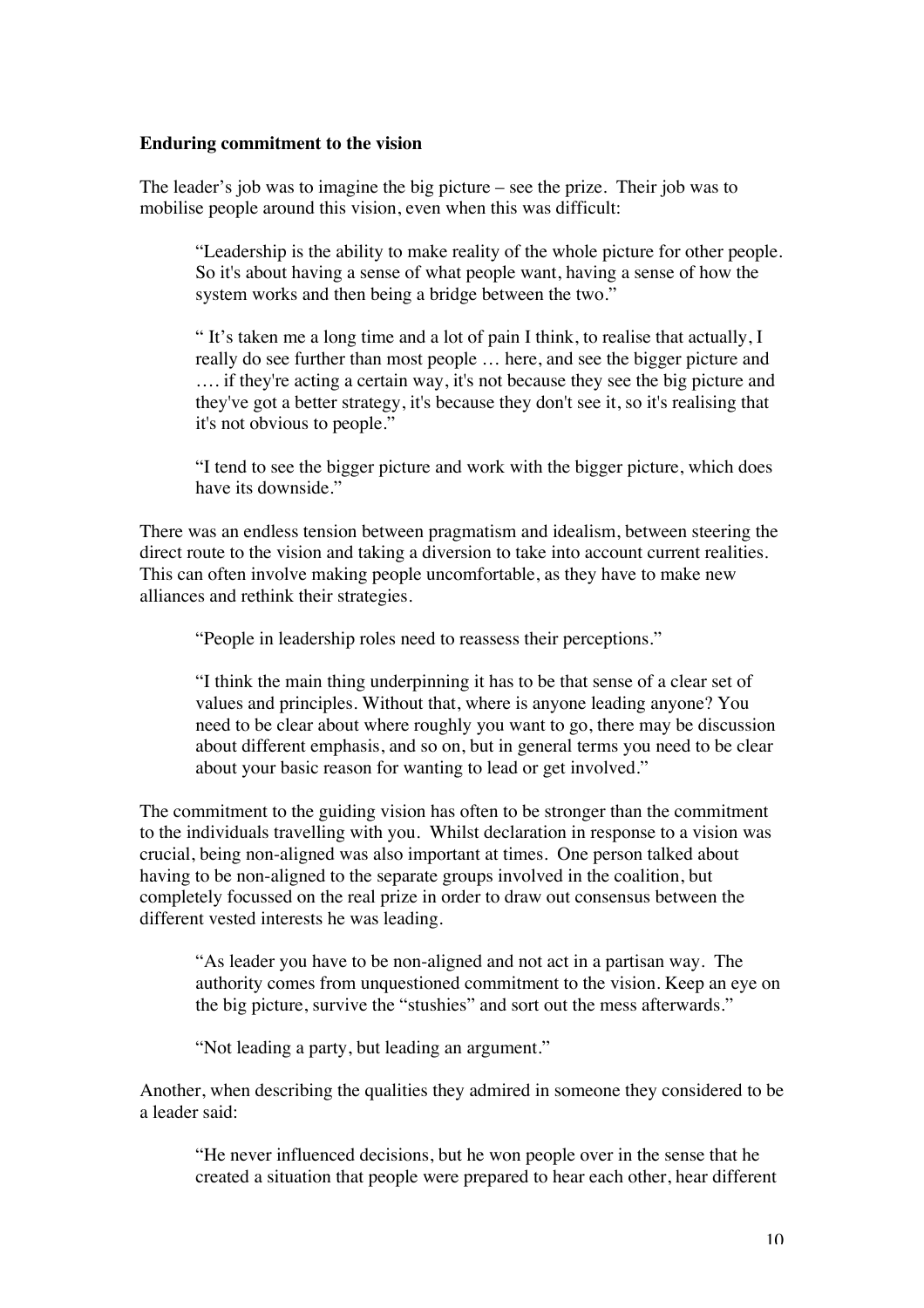views, to seek a solution, a way forward out of a potential political mire in fact, a no win situation…. that was what he created."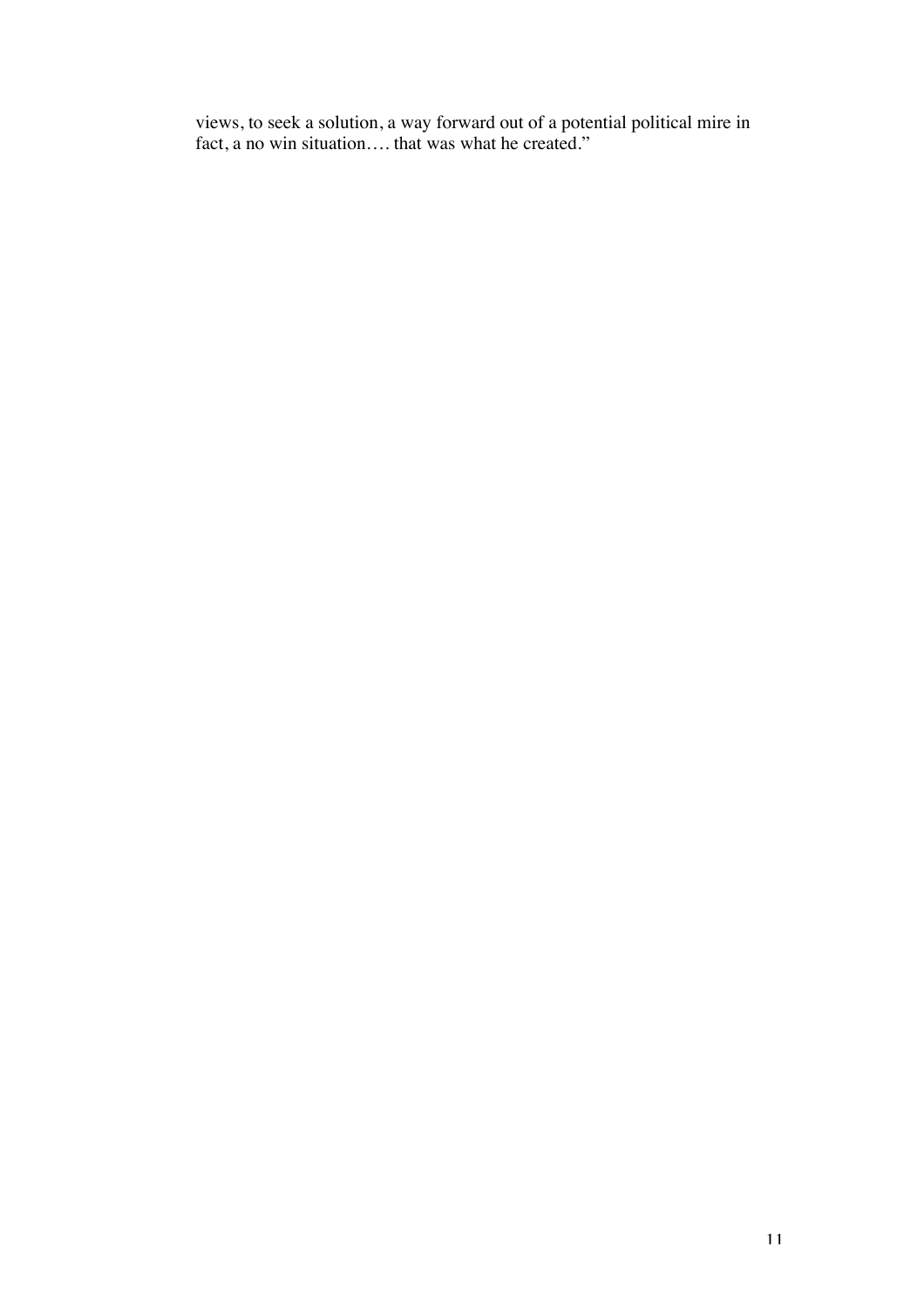### **The ability to live with dissent**

Leading often meant disagreeing, and not being afraid to disagree:

"Conflict and difference is healthy, not destructive."

One of the key ingredients of all the leaders we spoke with was their personal ability to express dissent. Each person talked about an inner ability to say, "this isn't good enough", or "this isn't fair" or "it doesn't have to be this way."

"I think I embody this thing that it doesn't have to be this way. You know, I just don't accept that the way it is, is the way it has to be."

The declaration of dissent had to be accompanied with a vision of an alternative and the clarity of this vision often created dissatisfaction with partial gains on the way:

"Real leadership would mean not coming to a lot of those parties. It is one thing to accommodate some of these things, it's another to legitimise them. I think some people need to celebrate - some people just need this. Dissent is to desist from endorsement, that you just to de-authorise a lot of these things."

Preventing complacency and self-satisfaction in others and themselves was a necessary if uncomfortable requirement of the job:

"One of the things that makes for lack of progress is too much comfort – complacency."

"People have been saying to me oh it's fine now, isn't it, things have moved on a lot and I'm saying well you might think that, but I don't think that at all, I think there's a huge amount of work to do."

As one leader put it, exasperatedly, people had

"No concept of their own oppression!"

This dissent impacted on their individual leadership styles, with most accepting that they could be driven and uncompromising:

"I'm quite task focussed, quite bloody minded at times."

"I hope I am a facilitative and an enabling leader, but there will times when I won't be and there will be times when I am absolutely definite about what we are doing – so there will time when I will be autocratic."

"You need to make other people feel uncomfortable."

This dissent was often internally channelled: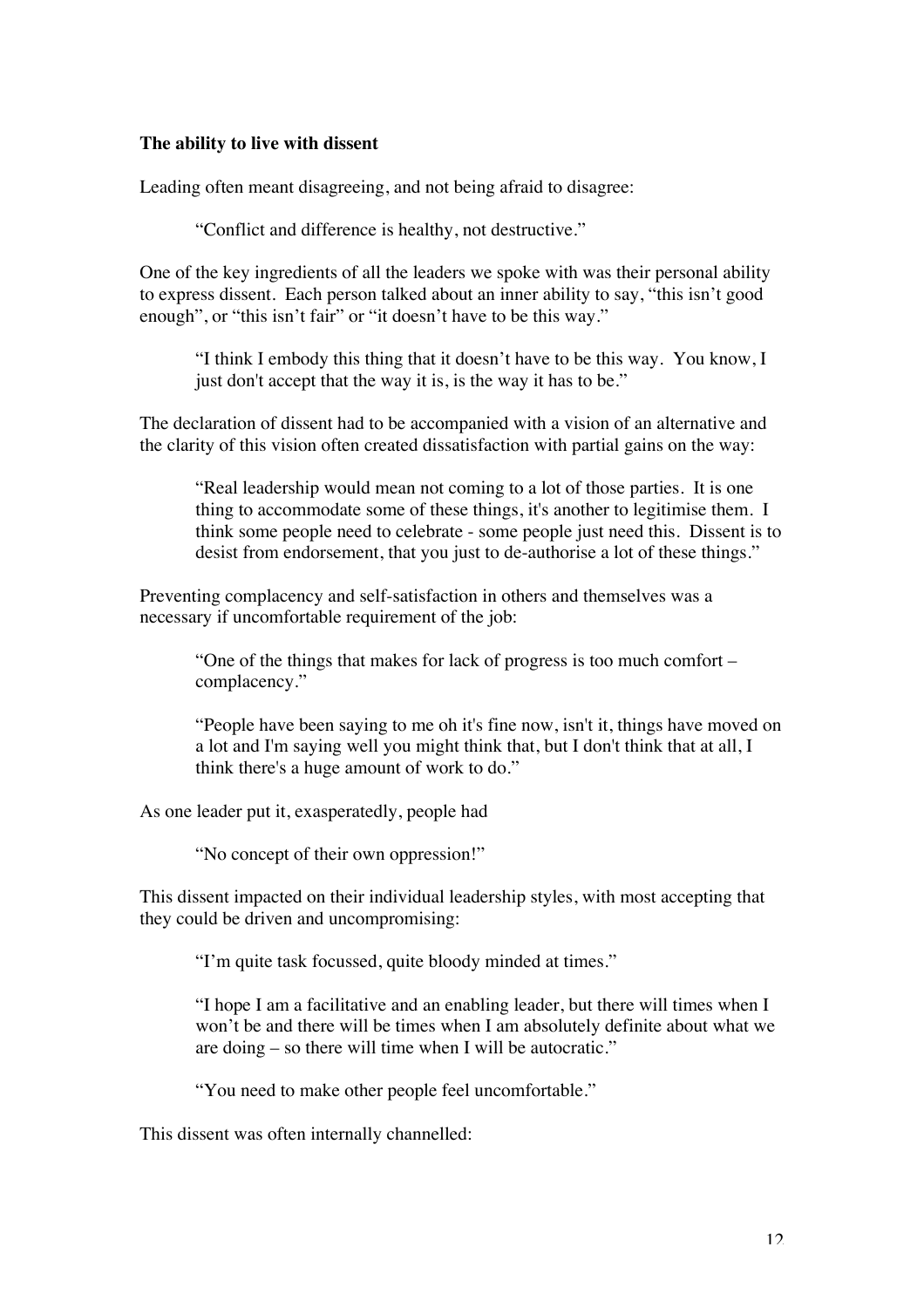"I have constantly challenged myself about these ideas, and tested them against anyone and everyone I meet. "

One talked about the discomfort of being "the endless critic" and that they had played a role of being a critic within their own movement. They were only sustained by the fact that others listened to their concerns and critiques and found them of use.

One person spoke graphically about being willing to fracture the room – about being aware of the split in the room when you went in one direction and her growing willingness to live with that and accept that.

Others also knew when to lift the pressure:

"I know quite often when to argue and when not to argue, so I'm quite sensitive to people."

Finally, leaders needed to both be authentic and spot authenticity:

"You have to listen intently for authenticity."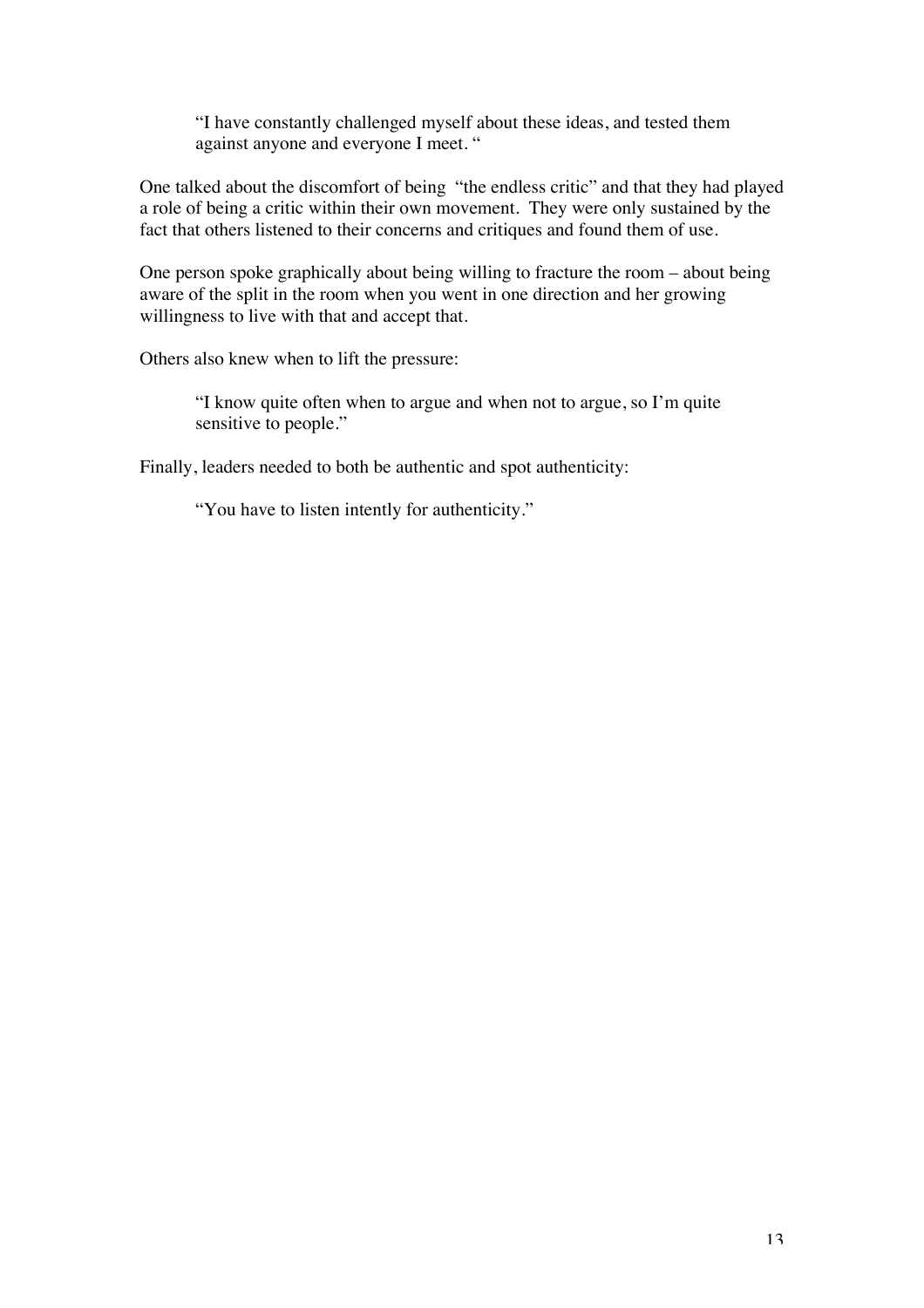### **Personal impact of the leadership role**

People were aware that the need to exercise leadership set them apart from other group members and one has developed a keen sense of their marginality to the groups they were part of.

"Yes, it can be lonely and crowded at the same time. It's lonely in terms of who can I really trust to give me a mirror, and it can be crowded in the sense of lots of people making demands."

Many of the people we talked to personally embodied with the cause they lead. This had particular impact on their well-being. Some talked about emotional "burn-out", exhaustion or emptiness. There was real danger that:

"You make yourself absolutely empty because you're drawing on yourself all the time."

"Emotional emptiness is a key danger. We are always pinning our colours to the mast. It takes over your life. You need breaks out of the county, with no phone contact. You go to the cinema so no-one can talk to you!"

"The utter exhaustion at times that I feel of in terms of dealing with the issues, because my issue is a personal issue. as well as being a professional issue. And that's a really exhausting symbiotic relationship that you're getting into. You're using yourself so often."

"Every now and then I fall apart."

A number of people talked about taking extreme measures to sustain themselves – leaving the country regularly, not having an answer machine, not giving people your mobile number. Some said this type of personal damage made high level leadership time-limited to between 3-5 years:

"I see myself winding down and I am tired, I think I am coming to a burnt out stage at 42 which is quite frightening frankly, and so I see myself as winding down, and taking much more of a back seat role, supporting - choosing who I'd like to support carefully."

Many talked about the need for a small group of deeply trusted friends who would give them licence to rant and tolerate their need to off load.

Very few had external independent mentors, although many recognised the benefit of such a support system. One regularly used an independent facilitator who lived in another part of the country to enable them to reflect and learn. The need to express confident leadership in public often made this need for reflection acute:

"If you say you can't do something, the people you are leading feel uncomfortable - but you do need someone that you can say that to other than the cat."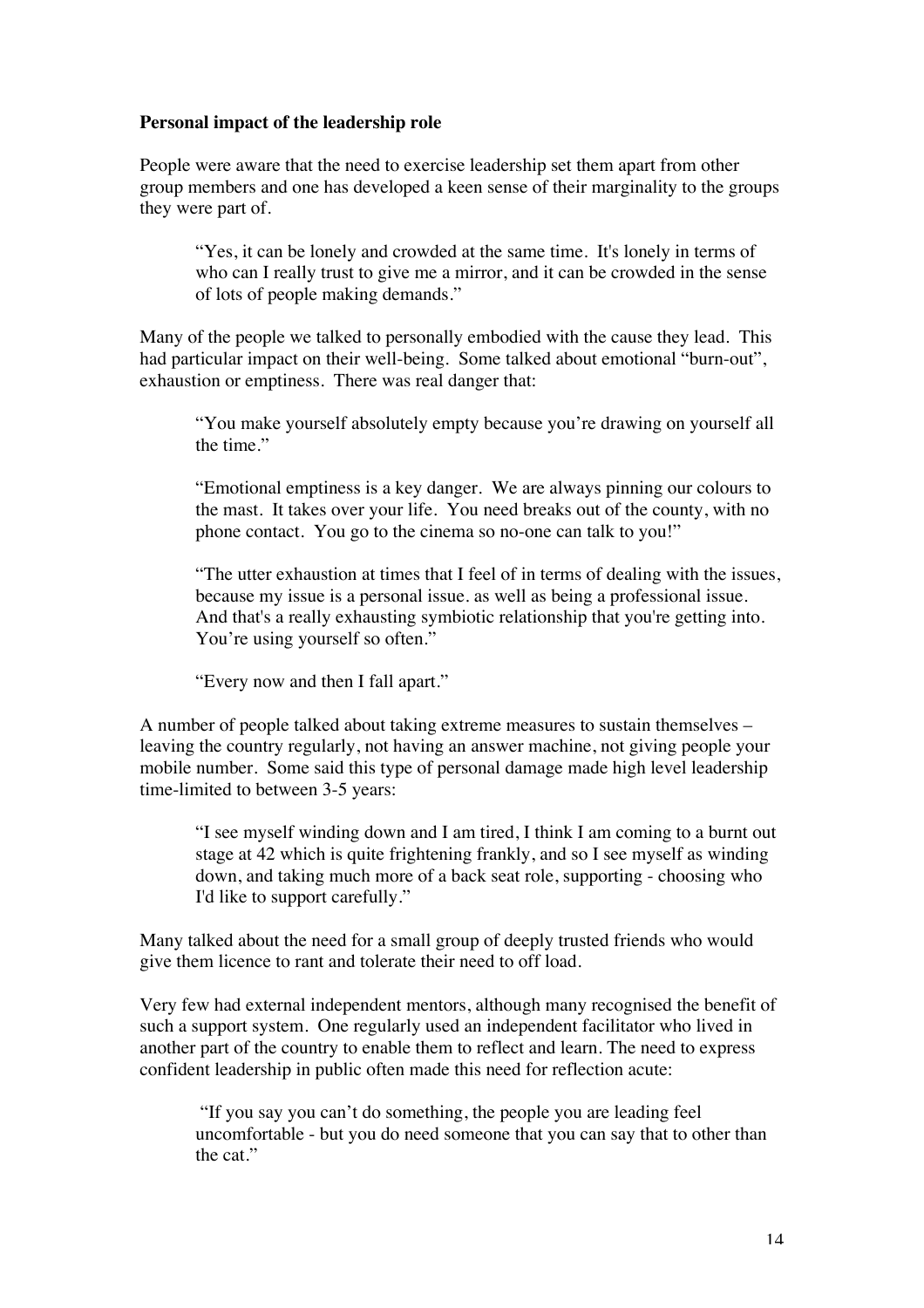Leading mission driven organisations or groups of individuals often brought specific challenges:

"I think in a mission driven organisation part of leadership is to keep that mission and the vision alive."

"The role is about challenging; educating. The very existence of {the organisation} challenges as it is controlled by disabled people."

"I think people in these sorts of organisations, because they're organisations of dissent, people will naturally resist what they perceive as being managed, as being told what to do. If people worked for an organisation like this and they didn't resist being told what to do, then they're in the wrong organisation."

"You're dealing with a marginalized community who are dealing with pain and hurt and all the rest of it, you find somewhere safe and they dump it and usually what you find is that it's at the meetings that you're chairing."

One person talked about "resentment and being angry at not being given the credit" as a key danger of the role. What sustained them was the generosity of spirit of some key people.

Other talked about the precariousness of the role:

"I could easily become persona non-grata, I could just step on too many toes, and it's a balance thing."

"But I am very conscious that the only authority you have as a leader is the authority that is given to you by the people you are working with and I think sometimes people forget that. You are leading, but you are following. You have to try and communicate a message you have to try and show you are able to make decisions when they are needed and all that stuff, but the bottom line is that you can't take people where they don't want to go. So it is a kind of balance."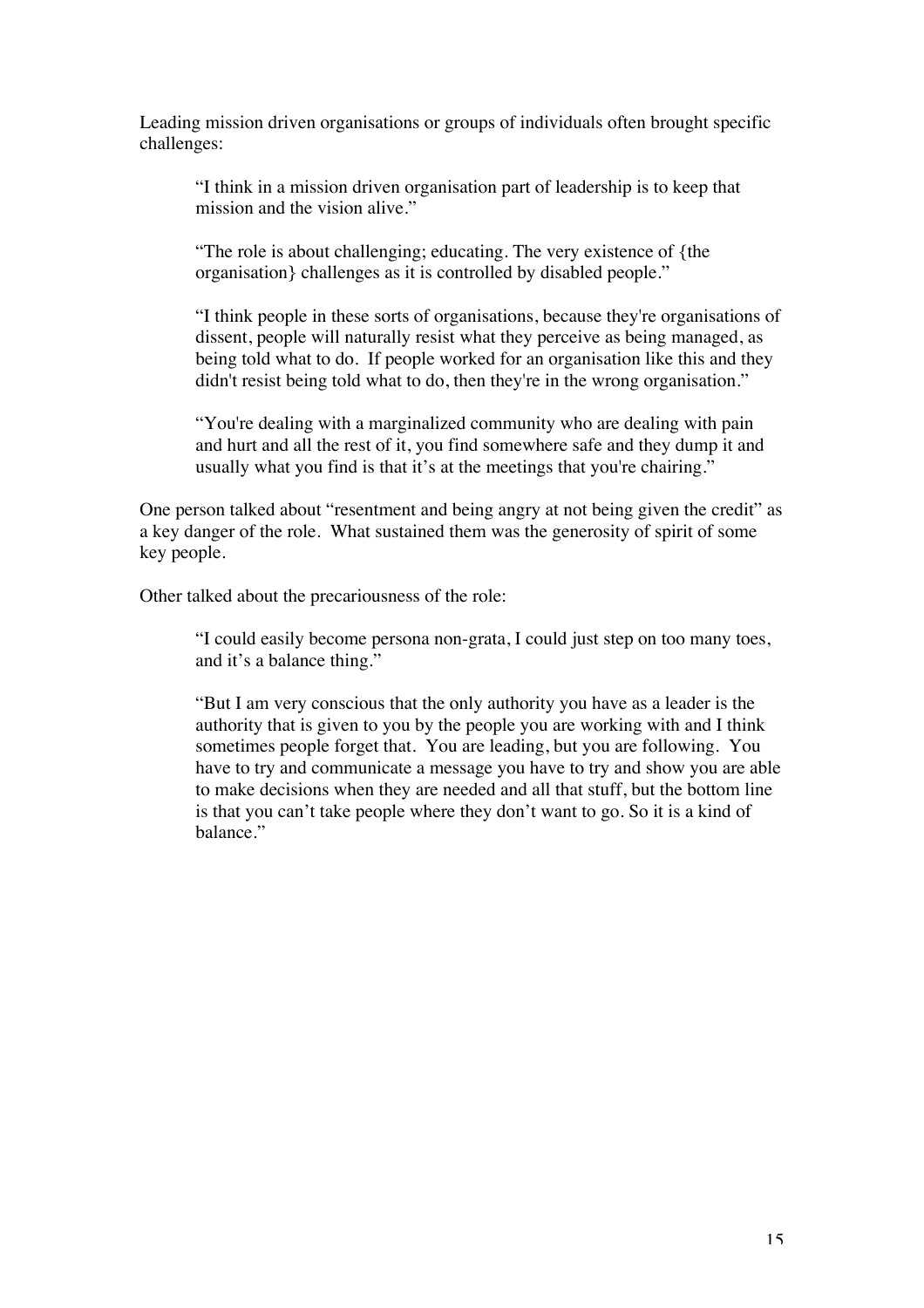### **Consciousness of need for different leadership at different times**

Many stressed the need for different kinds of leadership at different phases or an organisation or movement's development. The context determined the leadership style required:

"Leadership makes no sense except in the broader context of what provokes it and different moments in history provoke different kinds of leadership challenges."

Leaders needed to judge when to motivate people when they were losing heart and when to organise a celebration to keep people going. Leaders also needed to judge when to broaden the agenda and when to compress focus. For example, sometimes the movement was capable of fanning out and encapsulating all the big picture issues – social justice and equality. At other times the tail had to contract to a narrow beam that had to focus inwards on very specific interests.

"Like a peacock's tail, sometimes it's fanned out and it's absolutely gorgeous, diverse and glorious, in full colour and sometimes you need it closed and sharp and specific."

"I'm not very good about defining the boundaries of the movement. I tend to be quite flexible because I think there's an opportunistic element in trying to keep the boundaries as broad as possible; you can contract it in when you need to."

Some were distrustful of mainstreaming the disability agenda, fearing it would be lost or diluted in the wider equalities debate. Others recognised this fear, but stressed the need to bring the issues together and share them over the long haul:

"The rewards in leadership are much more long term – it's a kind of slow burning thing."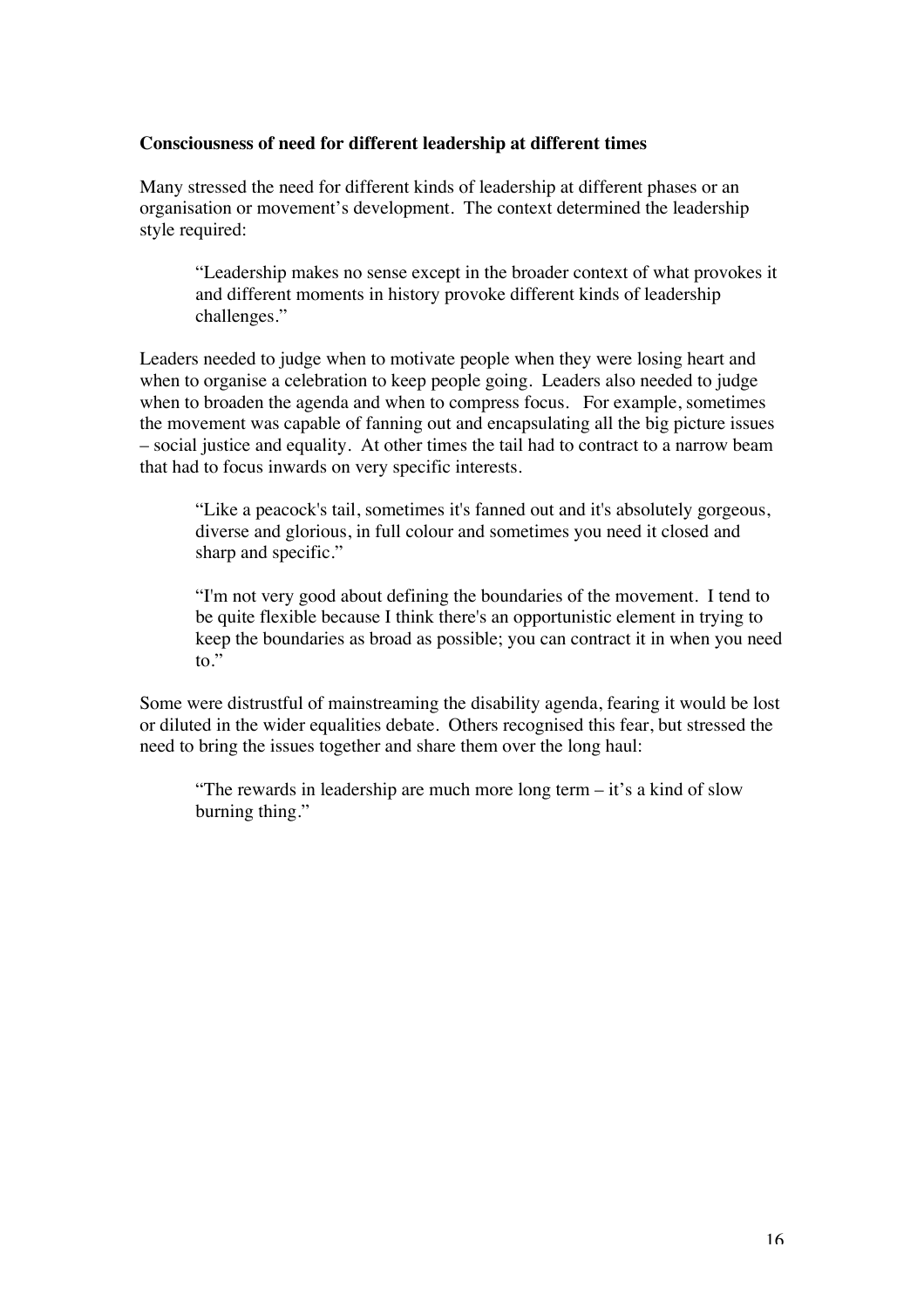## **Succession planning**

We asked everyone what they were doing about succession planning. This question provoked both distress and debate. One said they were like "the Banyan Tree, under which nothing grows". People generally felt that succession planning was important but had mixed views about it's potential success:

"You won't find the next leader by looking in the mirror and I just think it's impossible for somebody to know who'd be best to replace them because actually all we do know is organisations need a change."

"I think in that narrow sense, succession planning's probably a mistake. But I think that idea of making sure that the ideas and values which you hold are held in lots of different places in the organisation is important, so that the organisation is resilient."

"You can't anoint your successor – you have to leave and let others take up the space. You have to find the right leader for the right phase of the movement's development."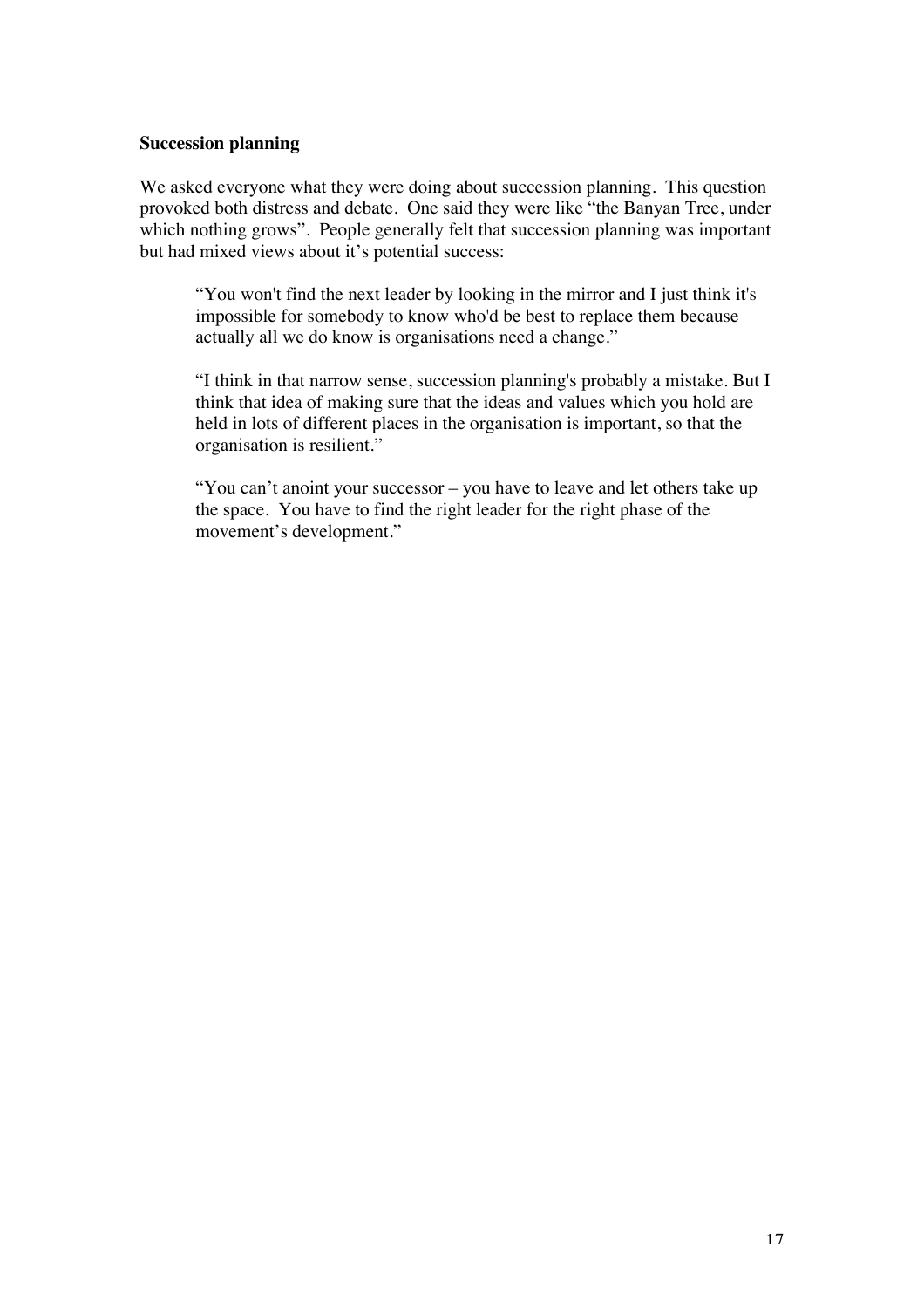# **Developing leadership**

Although few were involved in any systematic leadership development process, everyone agreed that the development of leadership was a good thing:

"My theory about leadership is that we're not at an optimal position in relation to leadership in our society, that if there was more leadership and probably more follower-ship going on, then we'd get more good stuff done."

People recognised the need for new leadership to challenge established leaders:

"The discipline of being part of authority and power is that it makes people much more tactical and much more strategic and more cautious, but a movement needs to keep breaking ground. I think this is where younger people would help them."

One of the recurring themes was a belief in the ability of people:

"The key principle is that ordinary people have great qualities."

"People aren't stupid."

"Everybody had something to contribute."

"Its about having expectations of people."

However, this didn't guarantee leadership potential in everyone:

"You can't turn everyone into leaders but I think some people have huge latent potential which is never tapped."

"Far more people have that capacity than recognise it. But we shouldn't make the assumption that everyone has that capacity or is best equipped to play that kind of role."

"While everybody might have some innate leadership capacity… the only leaders that count are the ones that do something."

People understood leadership development as drawing something out of people, rather than pouring something into them. They talked about "liberating" people's potential:

"Generating leadership capacity is helping people to highlight what they've got inside themselves that they can use, that's theirs, belongs to them."

"Its about developing people's antenna."

"I think it's enticing them into those situations with the thought to realise how competent they're capable of being, because once they realise that, they can take the next step."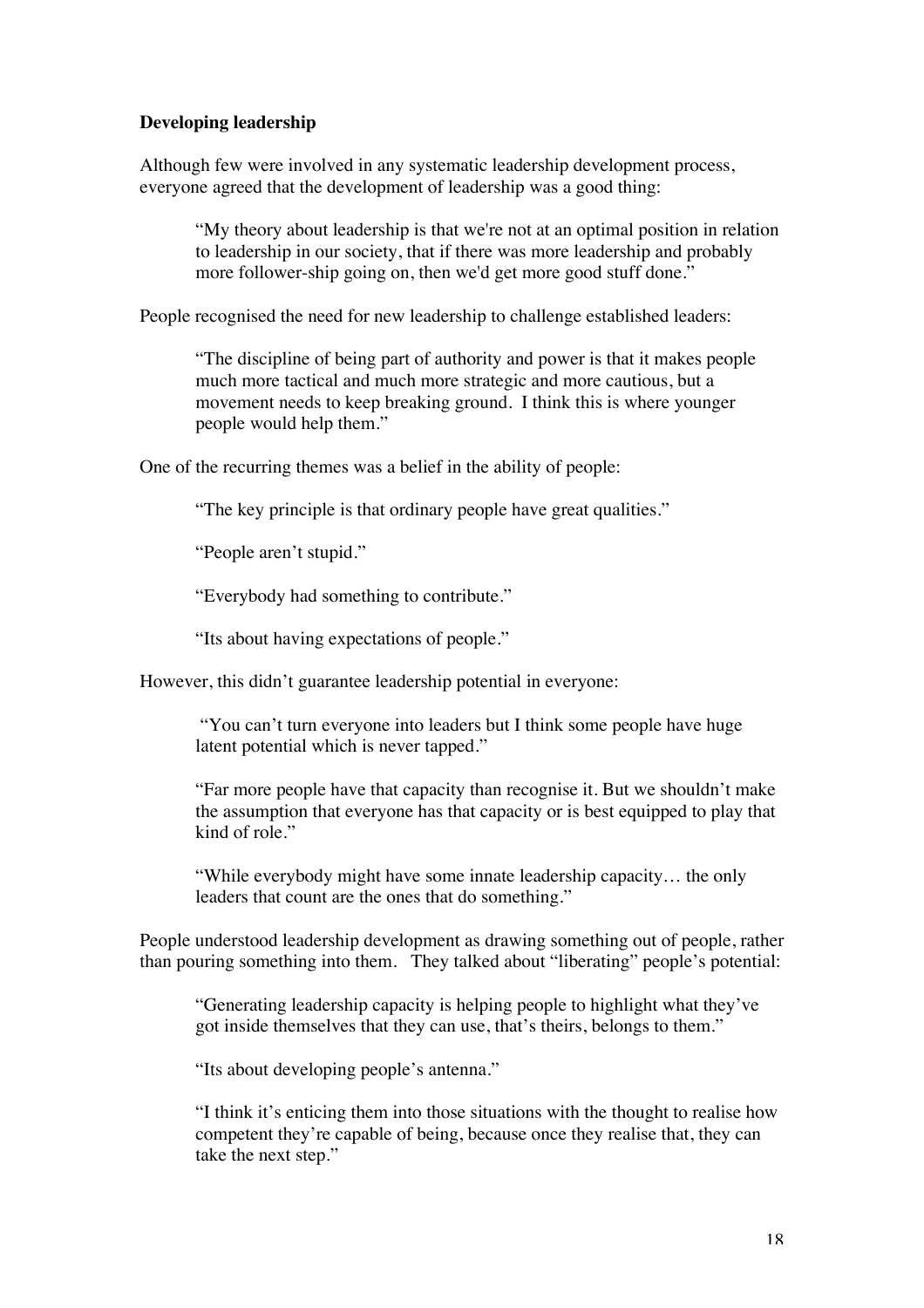In order to exercise leadership, the individual had to take up the role and use his or her own power. They could not be authentically empowered externally.

People were clear that inviting people to undertake leadership was asking a lot:

"When we talk of leadership and so on, we aren't actually asking people to participate just even on equal terms. We are asking them to do more than that, we are asking them to represent people in what is often a hostile environment. So it is a lot to ask of people."

Echoing back to the earlier comments about the dangers of being personally embodied by the cause you are leading, one person suggested that the leadership could not only be drawn from the people most affected by the issue:

"It doesn't matter which revolution you look at, leadership always comes from people who have been able to see further because of the position they're in which is actually at some distance from the worst of the oppression."

There was a need for a new kind of leadership to tackle the distinct issues facing the human service system at the present time. One person talked about the relative simplicity of the old battles, where there were clear "goodies" and "baddies", and the new battles, which were much more sophisticated. There was now an issue over authenticity of values, with everybody spouting values and "values bragging" being commonplace. It was now more complex to see the truth:

"The technocratic culture of service produces a group of people who conform to a technocratic system. We need technocratic dissidents who offer an alternative."

"The kind of leaders we'll need will need to be much more depthful and substantive to see through the uselessness of a lot of these things (new fads) and the triviality of them in comparison to other remedies. Getting people to deeply engage the problems that they're facing at a level of authenticity that really makes a substantial difference."

"If the task in hand is to keep the ship afloat and the 'steady as she goes' type stuff, then that technocratic approach to leadership is not necessarily wrong. If, on the other hand, the task in hand is actually to deliver change, and then I think the approach to leadership has to be more people orientated, more cause driven and more of a risk taking approach."

People's strategies for developing leaders included practical suggestions like: set up systems others can follow, bring people on, manoeuvre people into powerful positions, never underestimate the power of people seeing other people doing something, and, teach people more theory:

"There is something about that with a lot of work we do, because it does tend to be people who are marginalized and therefore feeling powerless and… quite vulnerable. In the past I think I haven't as well been prepared to kind of challenge or offered more… but actually helping people with some theoretical